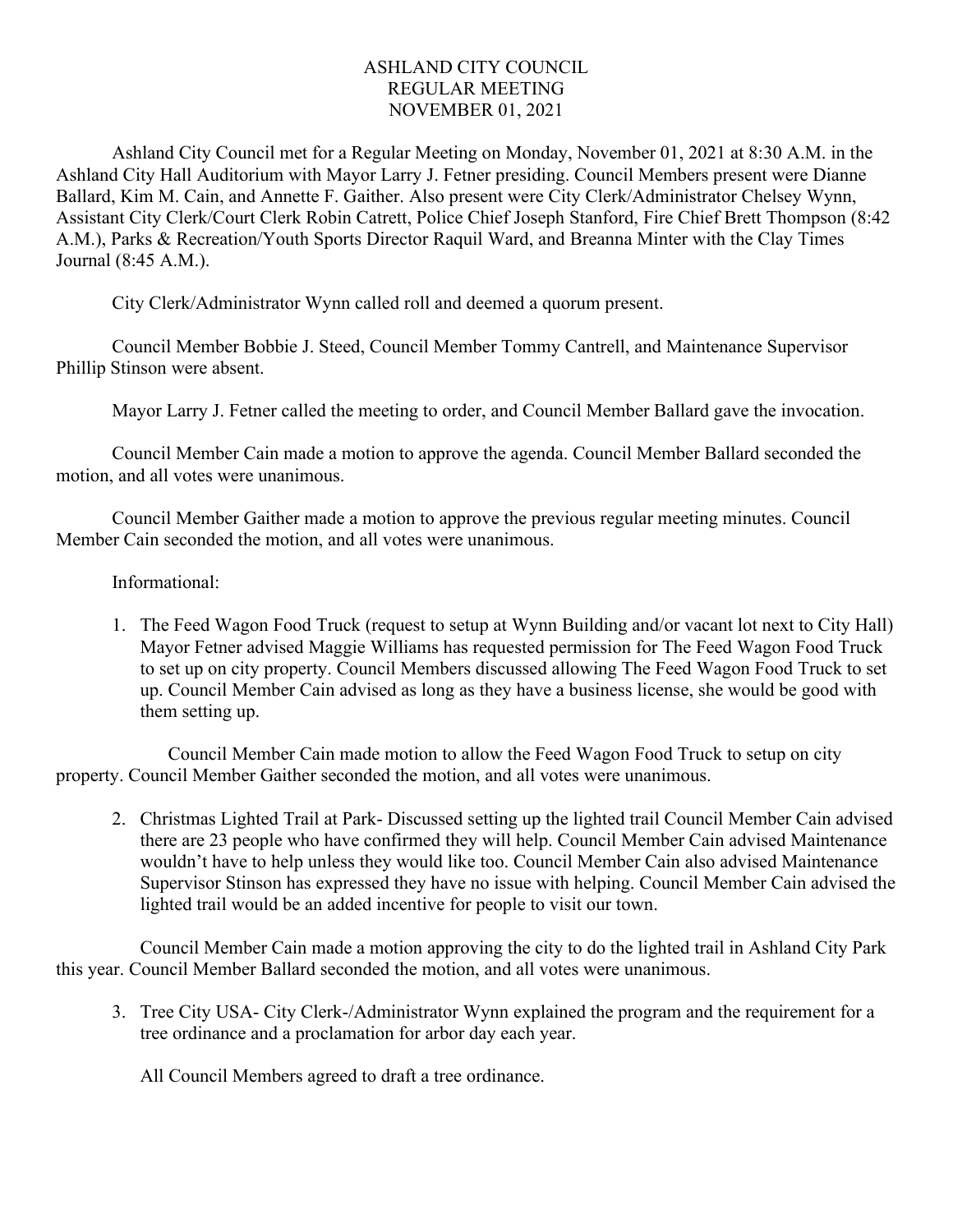4. Discuss Animal Adoption Policy- Police Chief Stanford explained the need for an animal adoption policy. Chief Stanford also explained the animal shelter still isn't taking in animals on a regular basis. Chief Stanford also answered questions from the Council about an animal adoption policy. Mayor Fetner advised we may want to bring up a contract with the animal shelter. Chief Stanford advised he doesn't feel a contract would be approved by the shelter at this time.

All Council Members agreed to draft an animal adoption policy.

5. Raise spending limit for department (without council approval)- Mayor Fetner explained the need to raise the spending limit to \$1,250.00.

Council Member Cain made a motion to raise the spending limit without Council approval to \$1,250.00 for departments. Council Member Gaither seconded the motion, and all votes were unanimous.

Committee Reports:

Mayor Fetner commended city staff for their efforts in making trunk or treat a success. Mayor Fetner congratulated Council Member Gaither on receiving her advanced certification from Alabama League of Municipalities.

Council Member Steed did not report.

Council Member Cain did not report.

Council Member Gaither congratulated Mayor Fetner for receiving his emeritus certification from Alabama League of Municipalities.

Police Chief Stanford reported on the success of trunk or treat and thanked all departments for helping make it a success.

Parks & Recreation/Youth Sported Director Ward reported that soccer season ended last Thursday and Basketball signups will begin this Thursday. Mayor Fetner and Director Ward discussed repairs to tennis courts and fields.

Fire Chief Thompson reported on recent fire calls including a fire at Country Inn Motel where efforts saved the building. Fire Chief Thompson also advised they contacted the Red Cross to help citizens who were staying at the Motel.

Mayor Fetner thanked the volunteers for all of their work. Mayor Fetner also advised Chief Thompson to look into a fireman's challenge for the Watermelon Festival.

City Clerk/Administrator advised auditors will be here this week and also advised we need ideas on a float for the city and advised city hall is willing to help build the float if needed.

New Business:

Council Member Cain made a motion approving to pay the current bills received since the last meeting in the amount of \$902.71. Council Member Gaither seconded the motion, and all votes were unanimous.